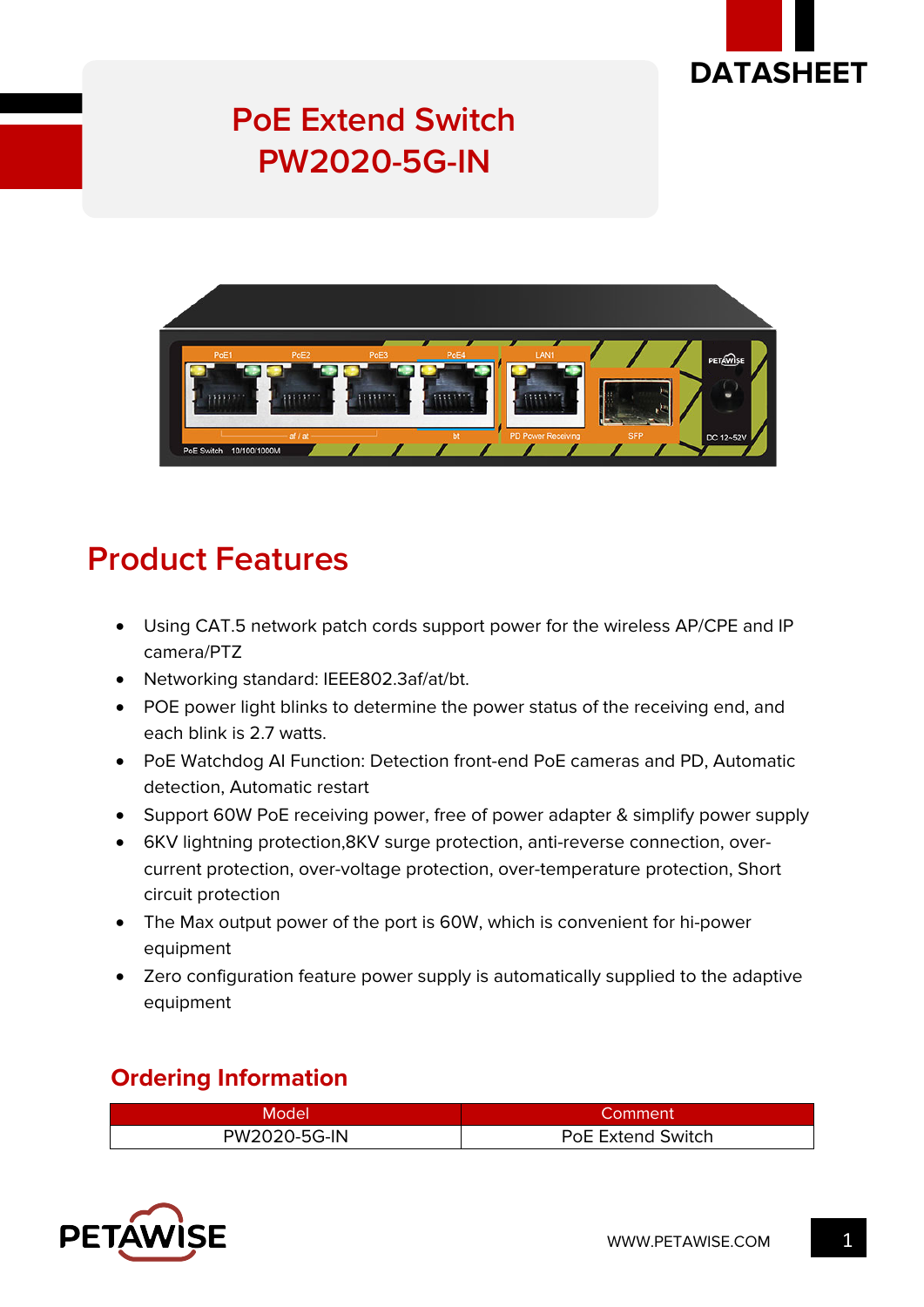

## **Product Specifications**

| <b>Model</b>                     | <b>PW2020-5G-IN</b>                                                                                                                          |
|----------------------------------|----------------------------------------------------------------------------------------------------------------------------------------------|
| Ports                            | 4X10/100/1000Mbps PoE ports (RJ45)<br>1X10/1000Mbps uplink port (RJ45)<br>1X10/1000Mbps SFP                                                  |
| <b>Transmission Rate</b>         | 2000Mbps Full Duplex; 10 or 100 or 1000Mbps Half Duplex                                                                                      |
| <b>Transmission Distance</b>     | 0-100m                                                                                                                                       |
| Performance<br>Specification     | Bandwidth: 12.0Gbps                                                                                                                          |
|                                  | Network Latency (10 to 1000Mbps): ≦16µs (use the 64byte package size)                                                                        |
|                                  | MAC address table: 8K                                                                                                                        |
|                                  | The Frame Filter & Transmission Rate: 14800pps the most for 10M port,<br>148800pps the most for 100M port,1488000pps the most for 1000M port |
| Networking<br>Standard           | IEEE 802.3i 10BASE-T                                                                                                                         |
|                                  | IEEE 802.3u 100BASE-TX/IEEE 802.3ab 1000BASE-T                                                                                               |
|                                  | IEEE 802.3xFlowControl                                                                                                                       |
|                                  | IEEE 802.3af/at/bt Power over Ethernet                                                                                                       |
| Power Support                    | Power input: DC 12~52V; PoE powered by Total≤60W                                                                                             |
|                                  | PoE Watchdog: Port 1 <sup>~4</sup>                                                                                                           |
|                                  | Power output: PoE1 <sup>~</sup> 3Port:1/2(+52V),3/6(GND)≤30W                                                                                 |
|                                  | PoE 4 Port:1245(+53V),3678(GND) compatible1/2(+52V),3/6(GND)≤60W<br>Lightning Protection: 6KV, Per: IEC61000-4-5                             |
| <b>Protection Level</b>          | ESD Protection: 8KV, Per: IEC61000-4-2                                                                                                       |
| <b>Physical Specifications</b>   | Size(L*W*H): 130mm*65mm*31mm                                                                                                                 |
| Working<br>Environment           | Operating Temperature: -10°C <sup>~</sup> 55°C (-14° <sup>~</sup> 131°F)                                                                     |
|                                  | Storage Temperature: -40°C <sup>~</sup> 70°C (-104° <sup>~</sup> 158°F)                                                                      |
|                                  | Operating Humidity: 10% ~ 90% non-condensing                                                                                                 |
|                                  | Storage Humidity: 5% ~ 90% non-condensing                                                                                                    |
| Electromagnetic<br>Compatibility | FCCPart15, Class B                                                                                                                           |
|                                  | CE mark                                                                                                                                      |
|                                  | VCCI Class BEN55022 (CISPR 22)                                                                                                               |
|                                  | C-Tick                                                                                                                                       |
| Warranty                         | Whole machine: 1 year                                                                                                                        |
| Package Content                  | <b>Installation Manual</b>                                                                                                                   |

## **WATCHDOG**

Auto- Detect and restart IP Camera Timely if the camera is halted.